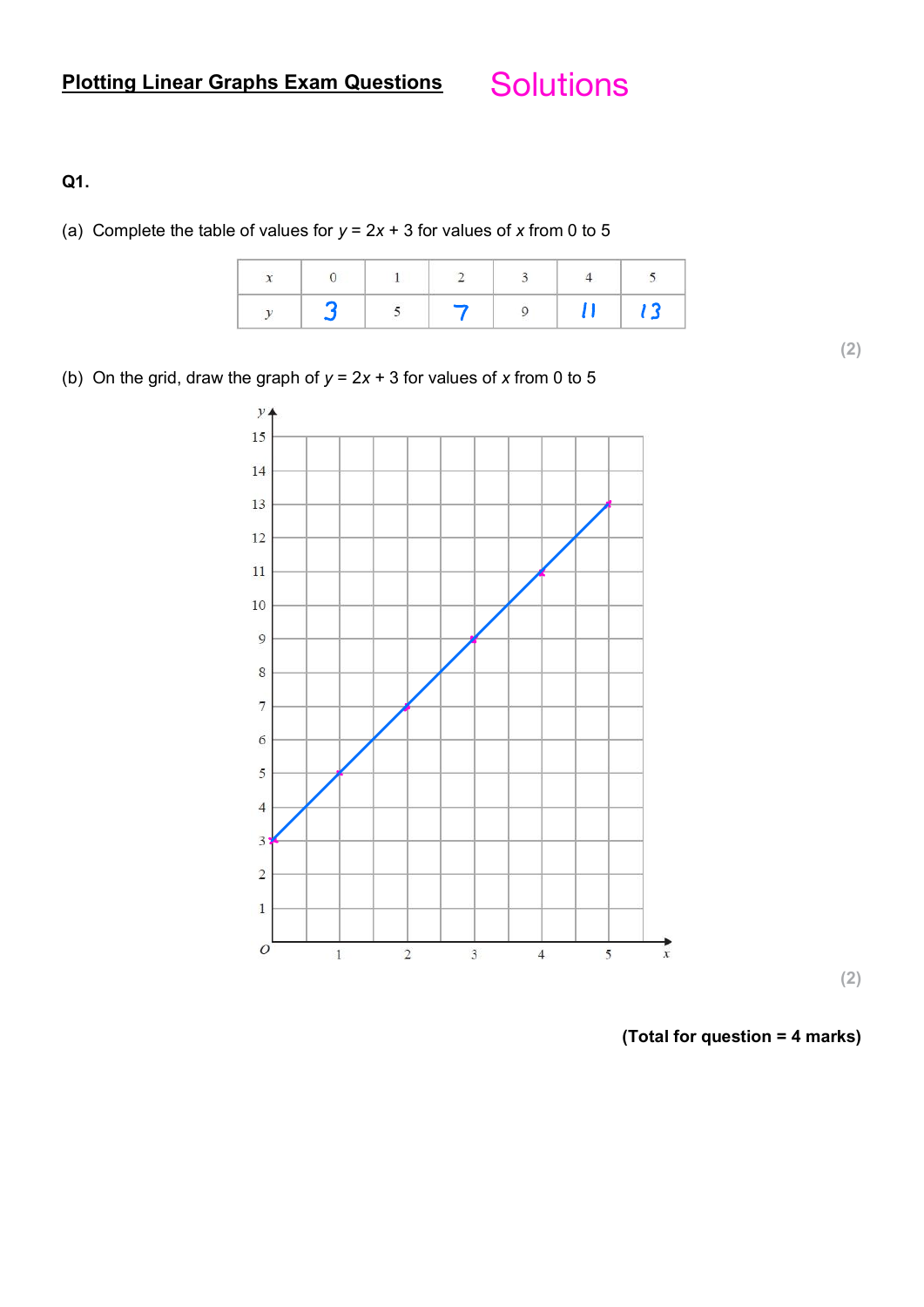**Q2.**

(a) Complete the table of values for  $y = 8 - 2x$ 

|               | $8 - 2(-1)$ |  |  |  |  |
|---------------|-------------|--|--|--|--|
|               | $= 8 + 2$   |  |  |  |  |
| $\rightarrow$ | 10          |  |  |  |  |

(b) On the grid, draw the graph of  $y = 8 - 2x$  for values of x from -1 to 4



**(2)**

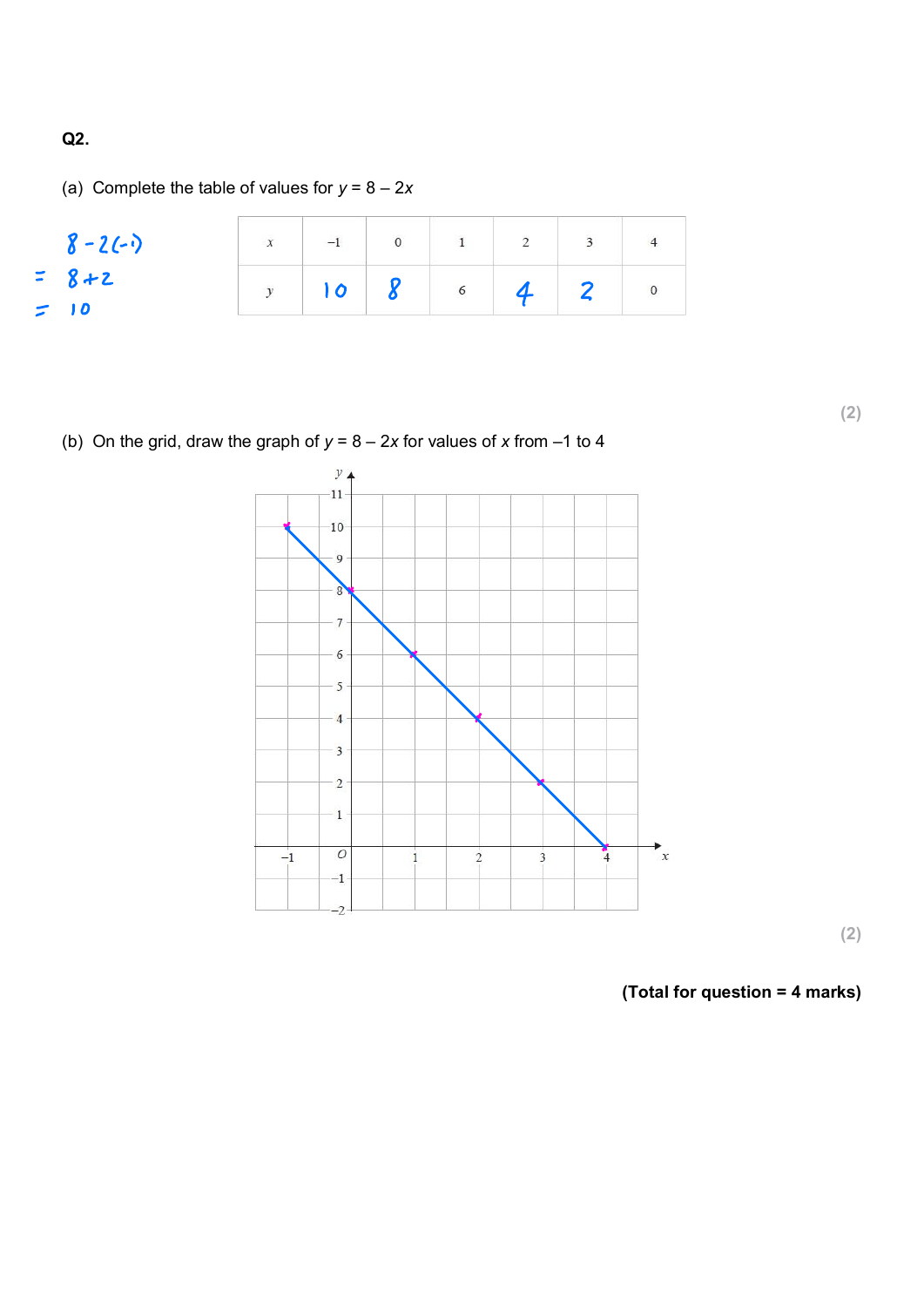#### **Q3.**  $3(-2) + 4 = -6 + 4 = -2$

| (a) Complete the table of values for $y = 3x + 4$ |
|---------------------------------------------------|
|---------------------------------------------------|

| $\overline{\phantom{0}}$ | $\sim$ |  |  |
|--------------------------|--------|--|--|
|                          |        |  |  |

## (b) On the grid, draw the graph of  $y = 3x + 4$



**(2)**

**(Total for Question is 4 marks)**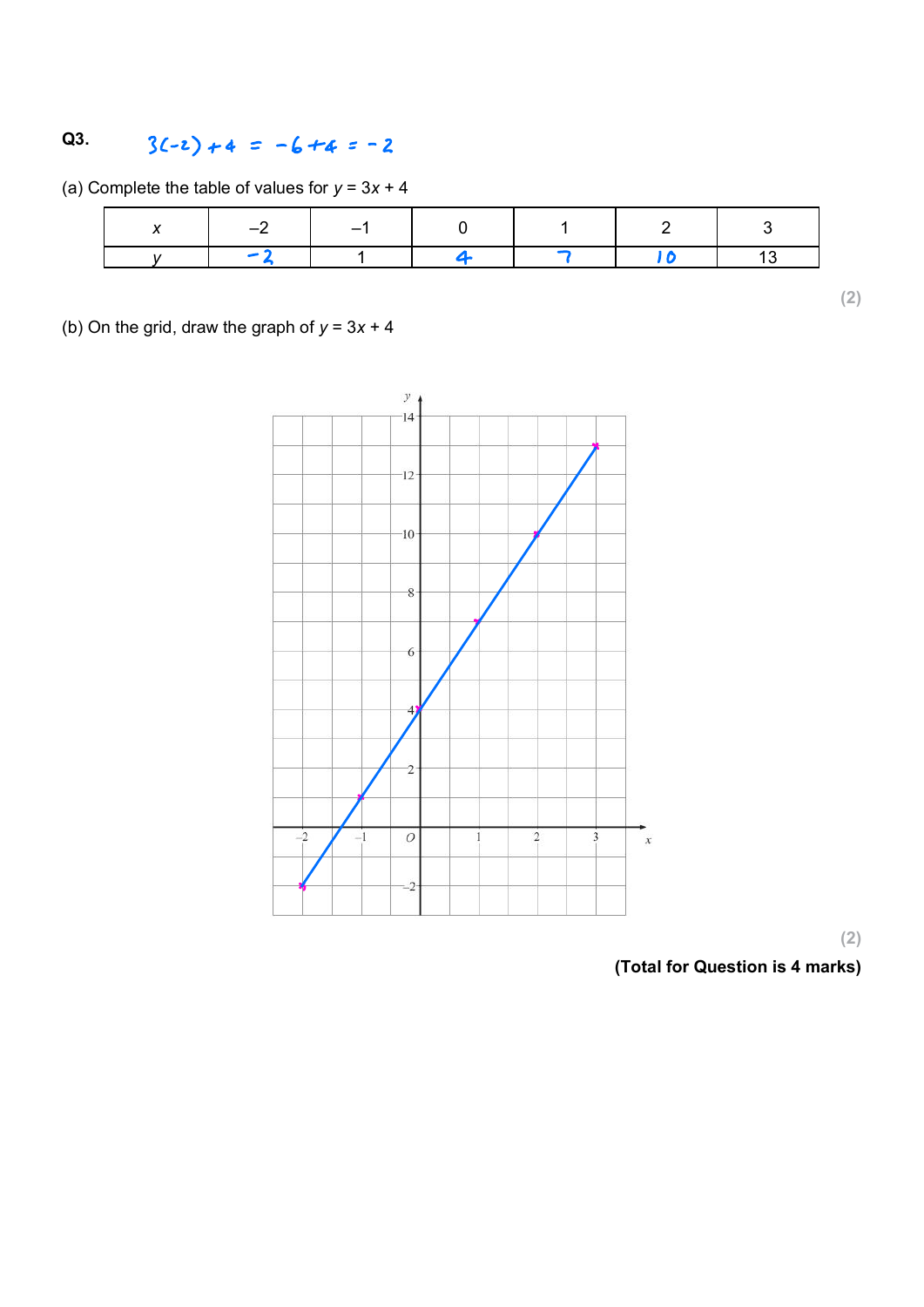**Q4.**



**(Total for question = 5 marks)**